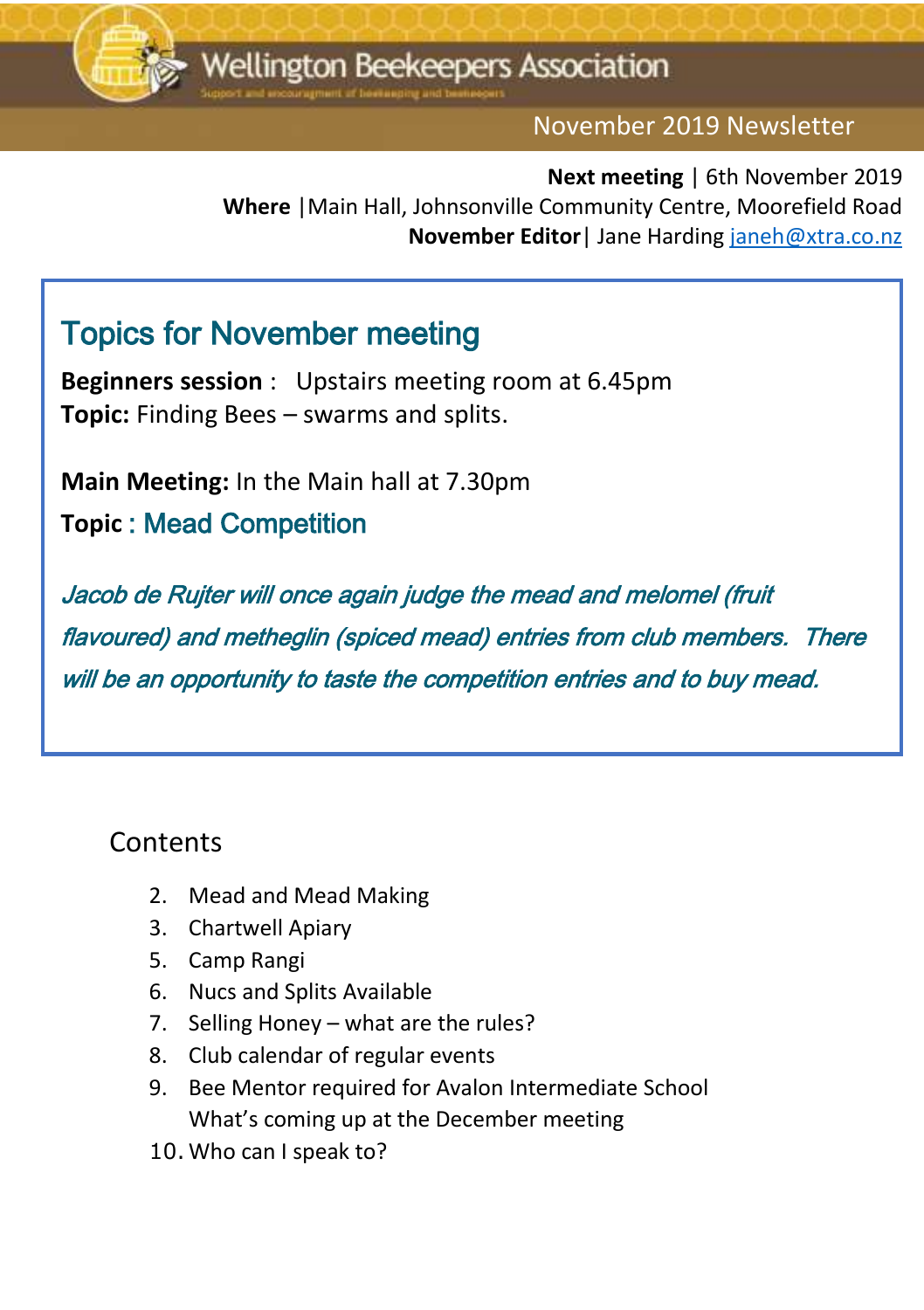### Mead and Mead making

**Mead is a very old drink, going back millennia. The earliest indicators of a fermented drink using honey come from pottery vessels found in northern China dating 7000 BC. In Europe, first indications are from samples found in ceramic vessels from the Beaker people (2800-1800 BC)**

**Mead has been made in Europe, Asia and Africa and has special importance in the mythology of the Norse peoples.**

**Below are some U-tube videos about making mead, and here's a recipe from about 2000 years ago, if you want the non-digital version:**

**Take rainwater kept for several years, and mix a [sextarius](https://en.wikipedia.org/wiki/Ancient_Roman_units_of_measurement) (about 550ml) of this water with a [Roman] [pound\(](https://en.wikipedia.org/wiki/Ancient_Roman_units_of_measurement)about 330g) of honey. For a weaker mead, mix a sextarius of water with nine [ounces](https://en.wikipedia.org/wiki/Ancient_Roman_units_of_measurement) (1 ounce = 27 g) of honey. The whole is exposed to the sun for 40 days, and then left on a shelf near the fire. If you have no rain water, then boil spring water.**

**NB. I have not tried this at home….**

**Making Mead at Home: <https://www.youtube.com/watch?v=xMeSGNBOUP8>**

**How to Make Mead:**

**<https://www.youtube.com/watch?v=2YwAvLru2ec>**

**How to Make Mead – Traditional Mead Recipe:**

**<https://www.youtube.com/watch?v=ildRSUSWmc8>**

The club rules for the mead competition are here:

<https://www.beehive.org.nz/mead-competition-rules>

<u>december 2016 newsletter</u>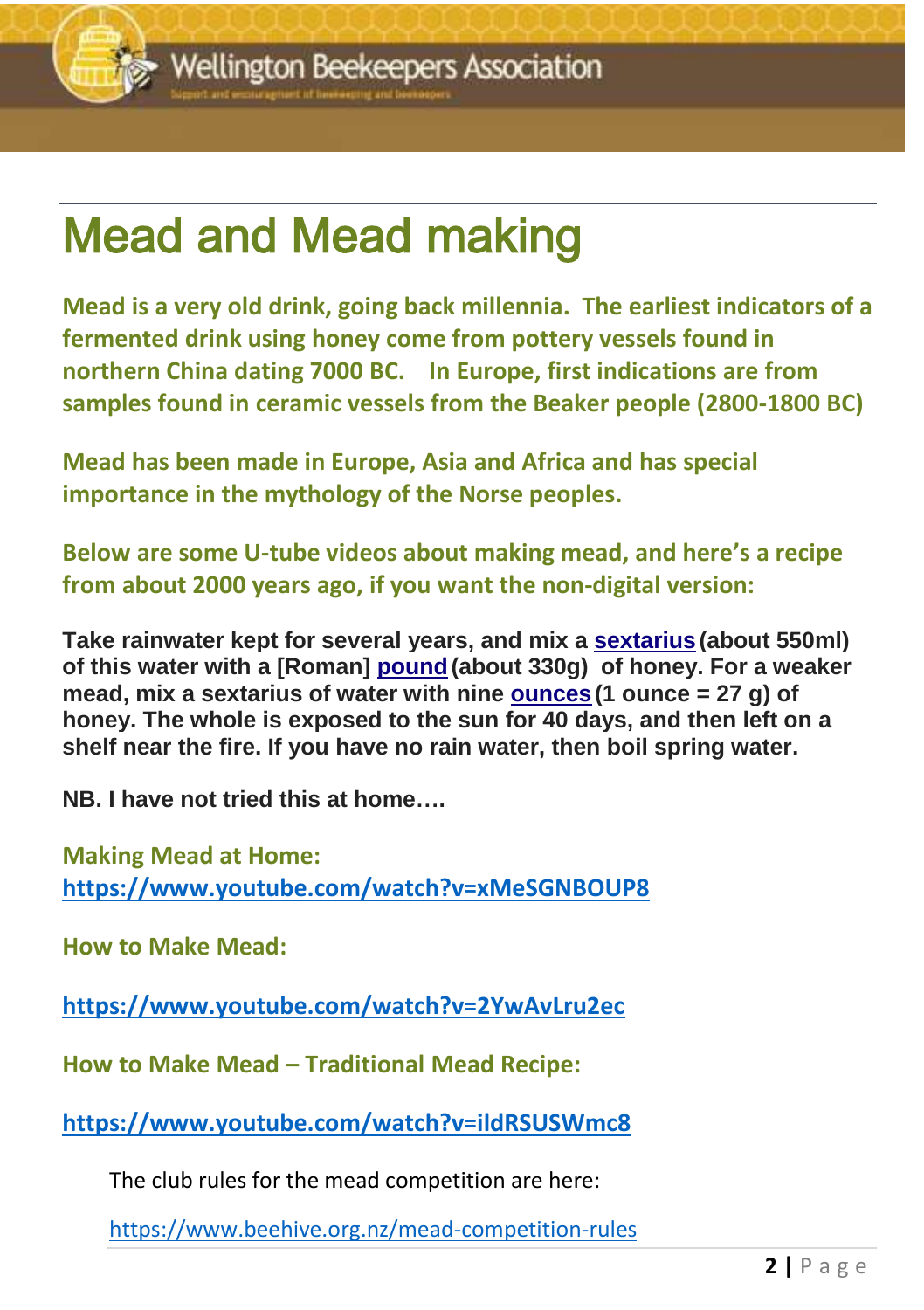# Chartwell Apiary

As most of you will know, Wellington Beekeepers Association has a club apiary in Chartwell, above Otari Wilton's Bush and near the skyline walkway.

The apiary is used for training and demonstration to new beekeepers and also for the club to develop best practice and experiment with new ways of doing things. The club runs field days over the active beekeeping months (spring to autumn), usually the first Saturday after the monthly meeting. All members are welcome



to attend the field days.

<u>december 2016 newsletter</u>

Visiting the apiary and getting handson with the bees is also an important part of the new beekeepers course that the club runs in spring each year.

**Pictured: Frank Lindsay shows new beekeepers a frame from one of the apiary hives**.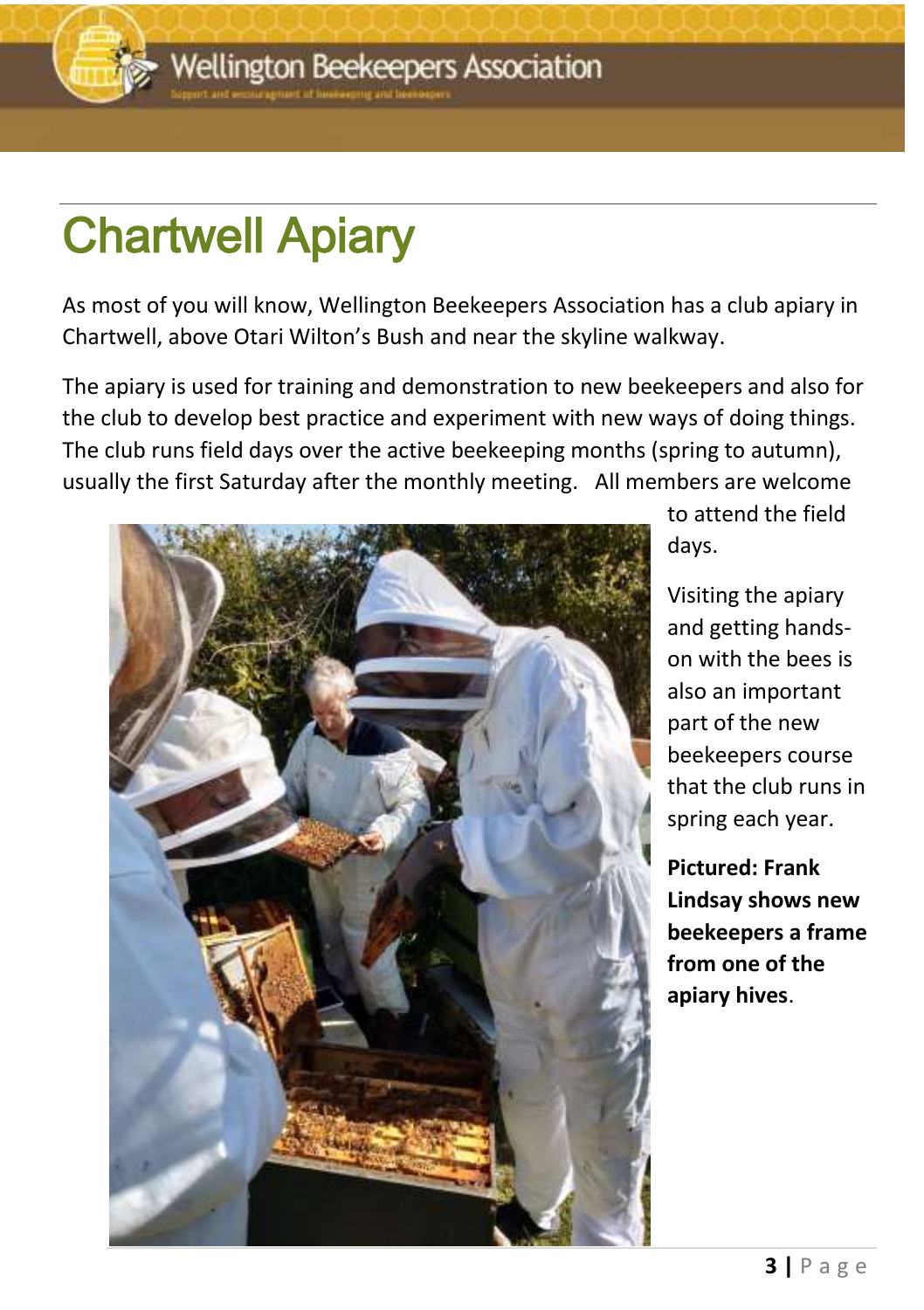

At the apiary open day on 28 September, about 20 new beekeepers were introduced to the beekeeping equipment and bee castes (workers, drones and queens) explained. The new beekeepers got to hold a handful of nurse bees with their bare hands, an important thing to be comfortable with doing!

Frank and John also checked brood and queen health and checked on the honey stores. All hives are doing well and the surrounding barberry was providing a good nectar flow for the hives.

Thanks to the signwriters "Imagine That" the club has a new apiary sign:





Thanks Imagine That !!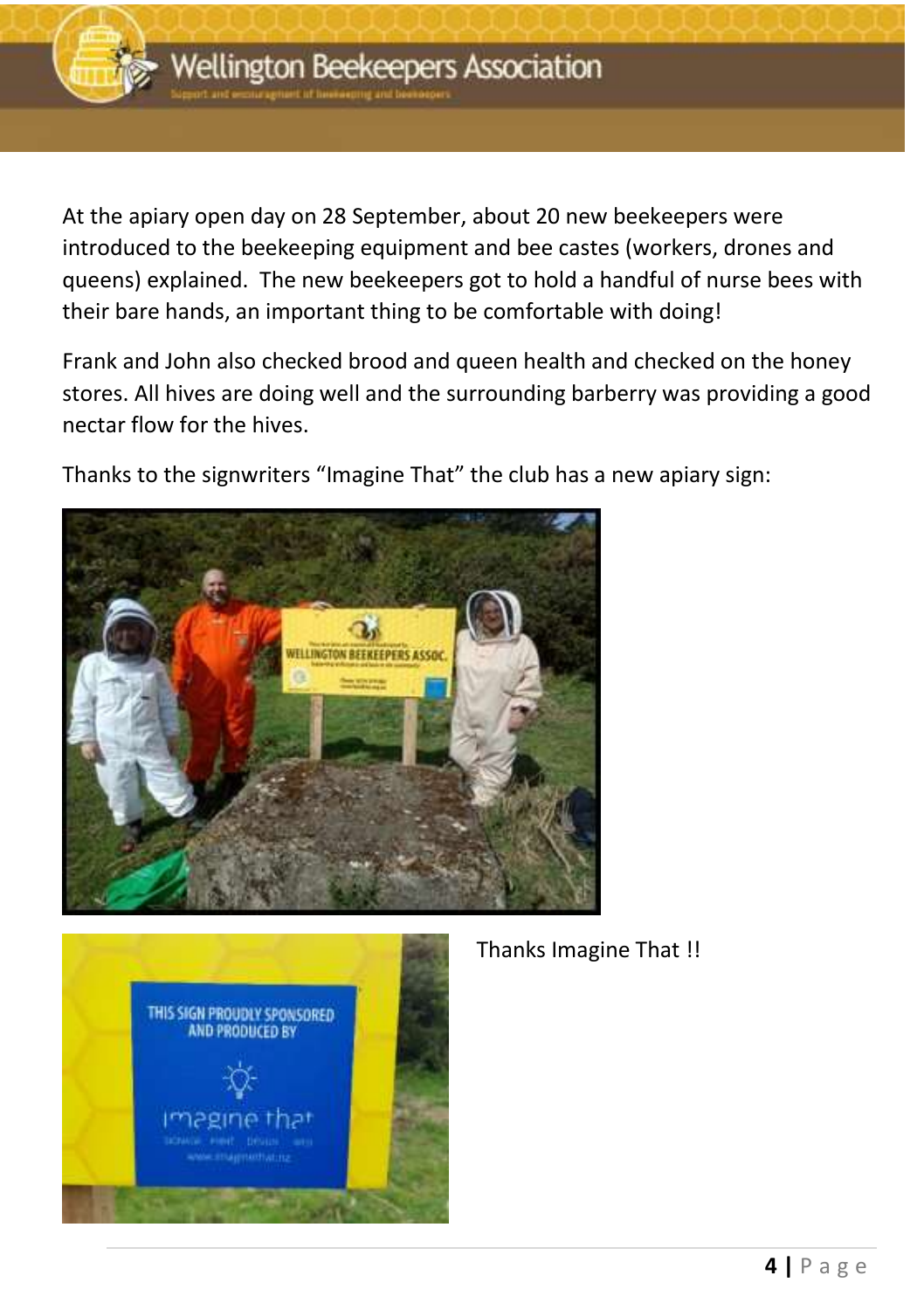

The club is also looking to set up an additional club apiary in the Hutt Valley to support all our members who live there. WBA is working with Hutt City Council and other landowners to identify a suitable site and establish an apiary there.

More details to come once we have this confirmed.

## Camp Rangi

The Southern North Island Bee Group is again hosting a weekend camp for beekeepers at Camp Rangi Wood in the Totara Reserve, Pohangina Valley.



Camp Rangi is a wonderful opportunity to mingle with other beekeepers, learn lots of new things and have a lot of fun!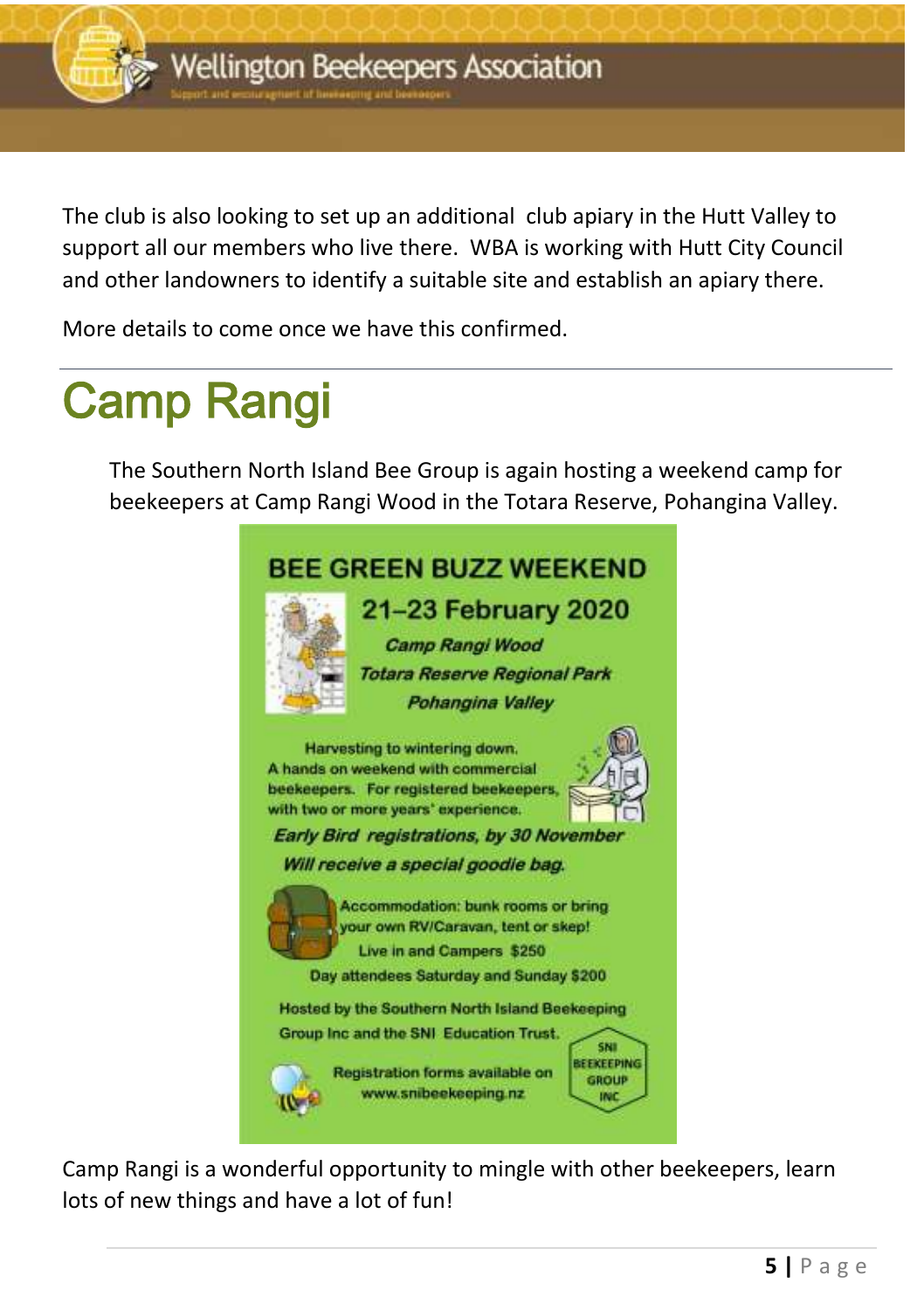## Nucs and Splits available

The following members have 5 frame nucs and splits available for sale – some have overwintered queens and others have virgin queens i.e. queen is newly emerged but not yet mated or laying. Prices should reflect this (ranging from \$250 - \$300) and also delivery details i.e. whether a portable nuc box is provided (value \$20) and if replacement frames and foundation are required (value \$20). Naturally a mated laying queen is worth more than a virgin queen.

John Randall (Karori) – Ph. 476-9959 Mark Grenfell (Eastborne) – 562-8102 Angela Fisher (Pukerua Bay) – 021-177-5674 James Taylor (Tawa) – 027-378-0186 PK Tan (Porirua) – 021- 109-3388

Please let me know or add your details to the Club's Forum page if you have splits or nucs for sale so that your details can also be circulated to club members.

Members are encouraged to split their hives now to prevent swarming. If you are keen to collect or receive a swarm please amend your profile on the Club website accordingly or let me know.

Swarm Collectors register here: [https://www.beehive.org.nz/swarms/offer](https://www.beehive.org.nz/swarms/offer-to-collect)[to-collect](https://www.beehive.org.nz/swarms/offer-to-collect)

Swarm recipients register here:

<https://www.beehive.org.nz/swarms/offer-to-receive>

<u>december 2016 newsletter</u>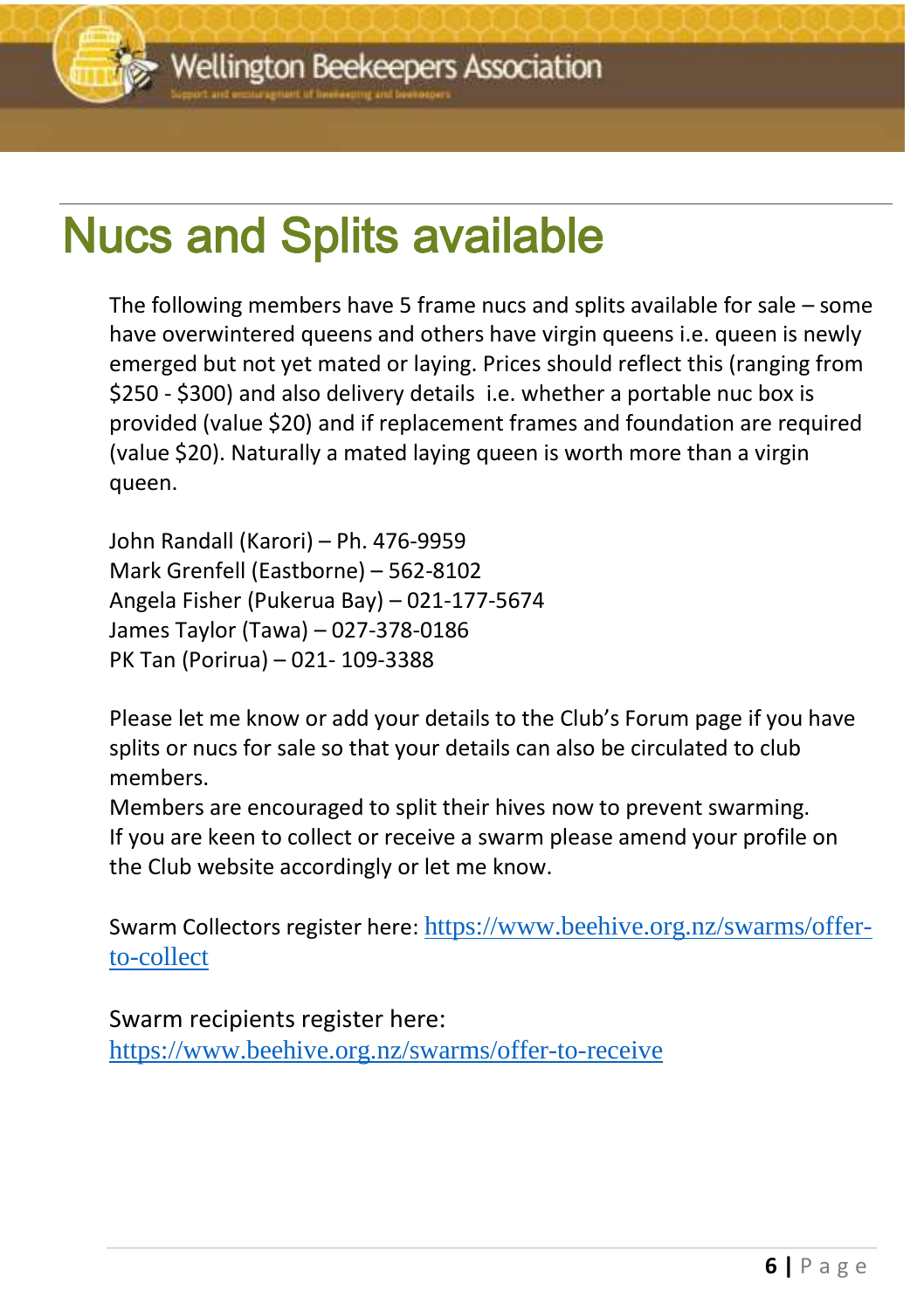### $\overline{\phantom{a}}$ Selling Honey – what are the rules?

If you produce honey or other bee products for domestic consumption in New Zealand, you need to meet the requirements of New Zealand's Food Act as well as the Australia New Zealand Food Standards Code, which covers the labelling and composition of food in New Zealand. You must also meet the requirements of food standards for honey – for example, the Tutin in Honey Standard. Find out about managing tutin in honey here:

[https://www.mpi.govt.nz/processing/honey-and-bee-products/managing](https://www.mpi.govt.nz/processing/honey-and-bee-products/managing-tutin-contamination-in-honey/)[tutin-contamination-in-honey/](https://www.mpi.govt.nz/processing/honey-and-bee-products/managing-tutin-contamination-in-honey/)

Producing honey is considered a low-risk activity in terms of food safety, so honey businesses are covered by National Programme 1 rules under the Food Safety act. In simple terms, if you want to sell your honey, you need to

- 1. Make safe food (follow good food safety practices and keep some written records of what you do)
- 2. Contact a verifier to check your practices
- 3. Register as a Food Business with MPI or your local council (registration must be renewed every 2 years)
- 4. Get a verifier to confirm your practices.

Details of what to do can be found here: [https://www.mpi.govt.nz/food-safety/food-act-2014/national](https://www.mpi.govt.nz/food-safety/food-act-2014/national-programmes/steps-for-national-programme-1/)[programmes/steps-for-national-programme-1/](https://www.mpi.govt.nz/food-safety/food-act-2014/national-programmes/steps-for-national-programme-1/)

Please note the following:

- Giving honey to friends and family, or swapping it with them for produce, is not regulated under the Food Act.
- Bartering honey as part of a financial transaction and giving away samples of honey for promotional purposes are forms of sale. As such, these actions are subject to regulation under the Food Act.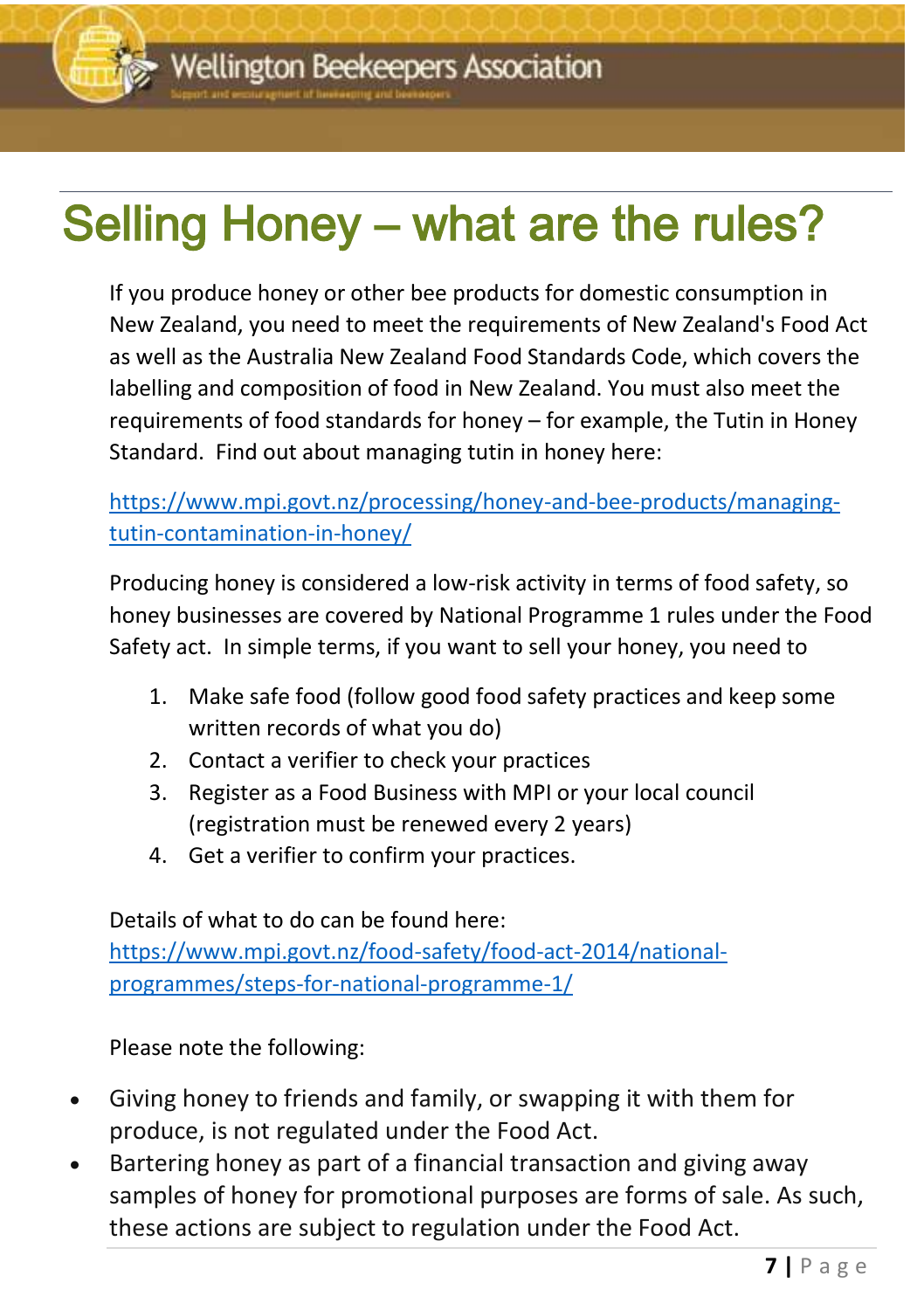### <u>december</u> 2016 newsletter Calendar of Regular WBA events

|                 | <b>WBA Monthly meetings</b>                                                                 |                                                    | <b>WBA Field</b><br>days                            | Workshops                                      | <b>Regional Events</b>                                                           | National<br>Events              |
|-----------------|---------------------------------------------------------------------------------------------|----------------------------------------------------|-----------------------------------------------------|------------------------------------------------|----------------------------------------------------------------------------------|---------------------------------|
|                 | <b>Beginners</b>                                                                            | Main                                               |                                                     |                                                |                                                                                  |                                 |
| When &<br>Where | JCC<br>6.45pm                                                                               | JCC<br>7.30pm                                      | Chartwell<br>Apiary<br>1st Sat after<br>the meeting | Wayne Wild's -<br>Wainuiomata<br>Dates tbc     | tbc                                                                              | tbc                             |
| Feb             | Getting started - is<br>beekeeping for me?<br>Protective<br>equipment, site<br>location     |                                                    |                                                     |                                                |                                                                                  |                                 |
| Mar             | Legal regs - apiary<br>registration, council<br>regs, public relations<br>and tutin testing |                                                    | Take off<br>Honey and<br>Varroa<br>treatment        |                                                |                                                                                  |                                 |
| Apr             | Hive equipment                                                                              | <b>Honey</b><br>competition                        |                                                     |                                                | Southern North<br><b>Island Bee</b><br>Group field day<br>(location<br>variable) |                                 |
| May             | Acquiring bees,<br>working a hive and<br>handling bees                                      | <b>Gadgets and</b><br><b>Gizmos</b><br>competition | Wintering<br>down the<br>hives                      |                                                | Wellington<br><b>Better Home</b><br>and Living<br>Show                           |                                 |
| June            | Bee biology - castes,<br>colony behaviour and<br>roles, other bees                          |                                                    |                                                     |                                                |                                                                                  | APINZ<br>National<br>Conference |
| July            | No session (AGM)                                                                            | <b>AGM</b>                                         |                                                     | Hiveware<br>construction<br>and wax<br>dipping |                                                                                  |                                 |
| Aug             | Preparing for a new<br>season                                                               | Photo<br><b>Competition</b>                        |                                                     |                                                |                                                                                  |                                 |
| Sept            | Nectar and Pollen<br>sources                                                                |                                                    | Swarm<br>prevention                                 |                                                | Southern North<br><b>Island Bee</b><br>Group field day<br>(location<br>variable) | Bee<br>Awareness<br>Month       |
| Oct             | Pests and Diseases                                                                          |                                                    | Preparing for<br>the honey<br>flow                  |                                                |                                                                                  |                                 |
| Nov             | Finding bees and<br>harvesting honey                                                        |                                                    | Summer hive<br>management                           | Wax dipping                                    |                                                                                  |                                 |
| Dec             | No session (social<br>night)                                                                | <b>Mead</b><br>competition                         |                                                     |                                                |                                                                                  |                                 |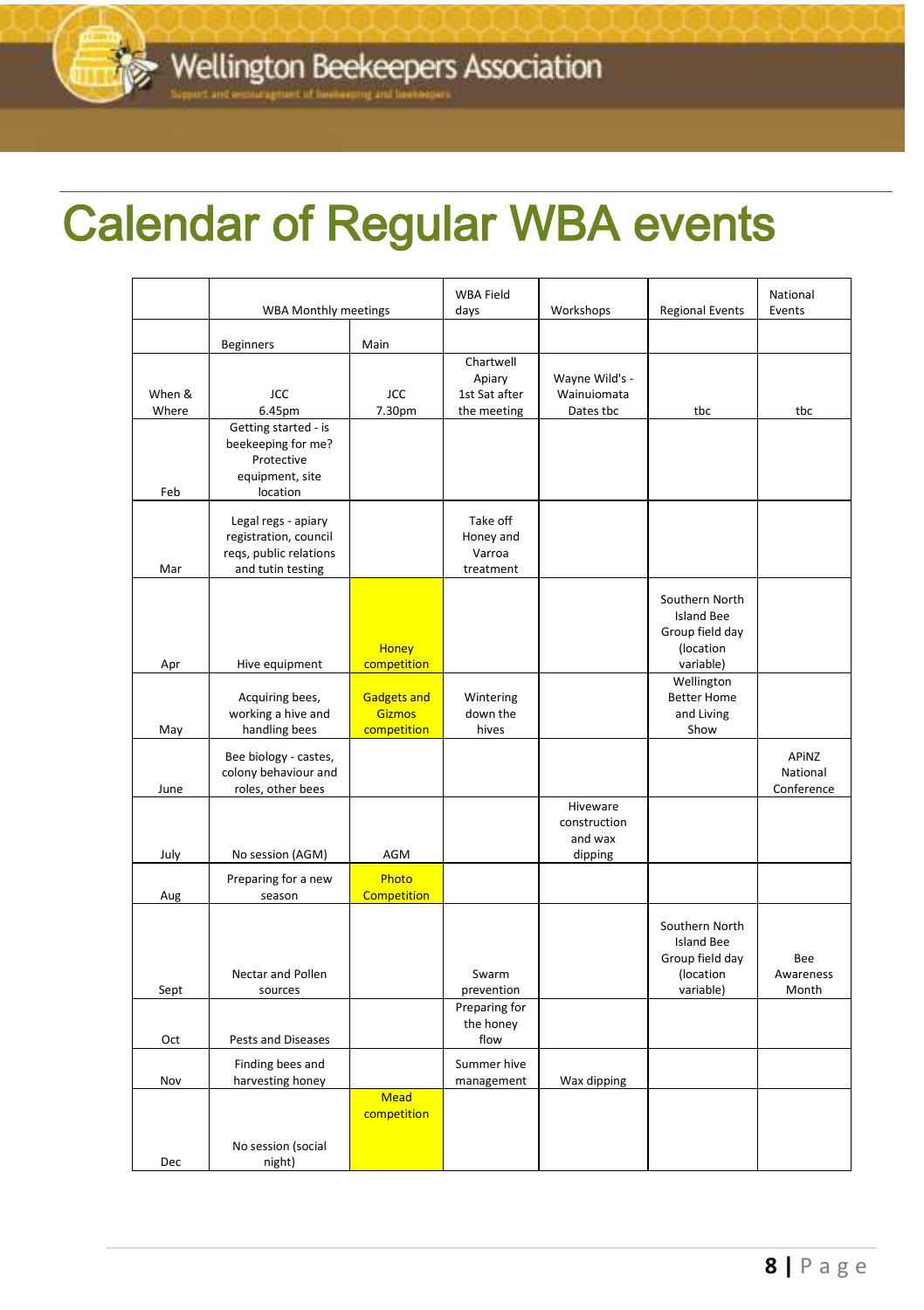### <u>december 2016 newsletter</u> Bee Mentor Required for Avalon Intermediate School

Avalon Intermediate School have had an Apiscope (large observational hive) for three years thanks to members Anne Noble and John Randall. The school now wants to set up and manage a conventional Langstroth hive and need a bee mentor – a volunteer beekeeper who is willing and available to provide regular support and guidance during school hours – ideally someone who lives in the Hutt Valley.

If you are interested, please contact John Burnet: [johnburnet@xtra.co.nz](mailto:johnburnet@xtra.co.nz)

### What's coming up in December?

December meeting is a social occasion, we'll have the food truck back, so come along and share some food with your bee colleagues and talk bees.

Bring a plate for a shared dessert.

No beginner's session this month, the food truck will be on site from about 6.30pm.

We'll also have a "bring and buy" table again, so bring along the things you make from or for your beehives (not honey!) and do some trading!

Think beeswax wraps, beeswax balms and ointments, things you've invented to make beekeeping easier….